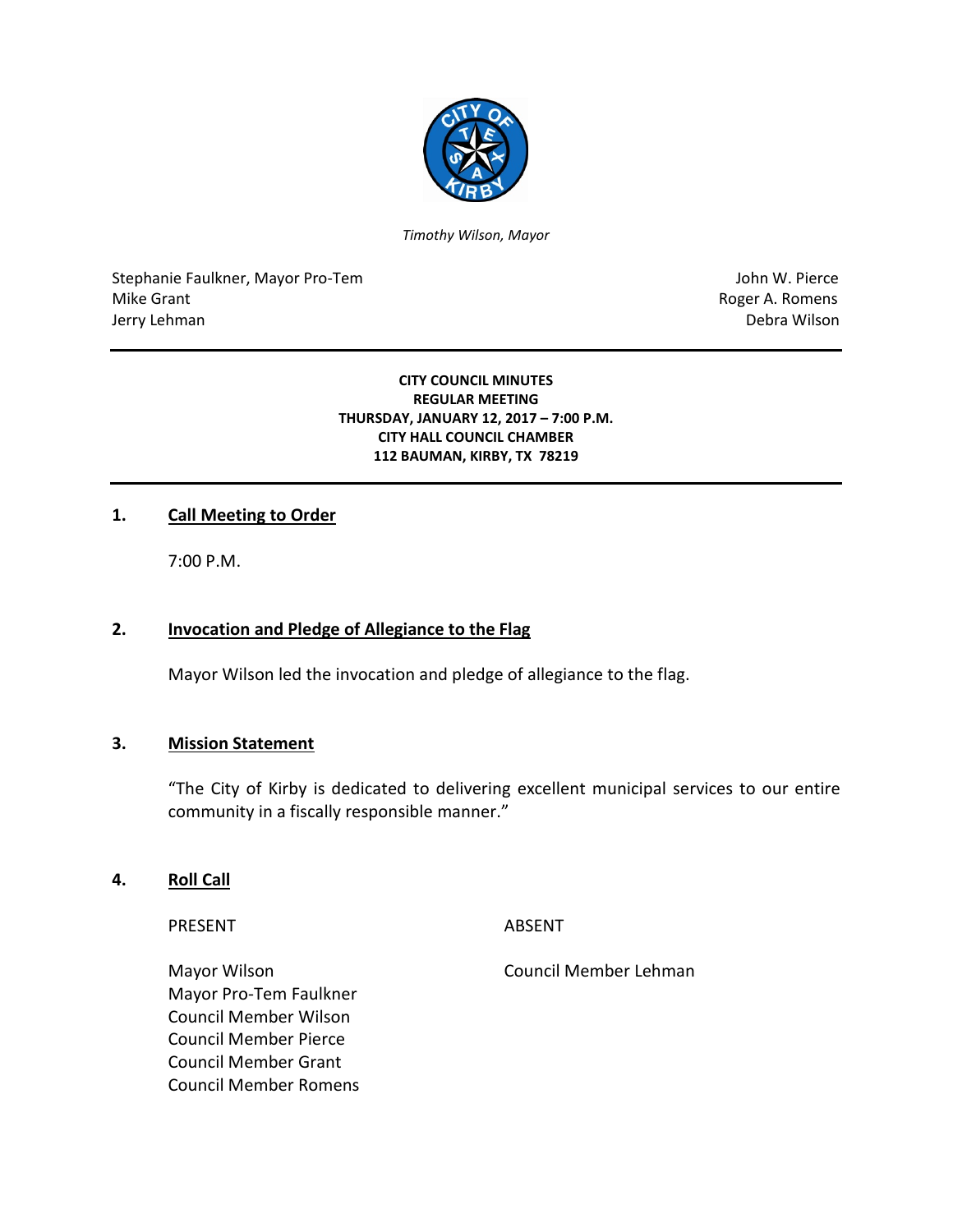## **5. Citizen Participation**

1. Jackie Jackson, Economic Development Committee member – She will speak during item 8.d.

2. Sid Sanders, Jr., Kirby Senior Center Board Member – He was concerned that the Senior Center Board has not been brought into the discussions addressing making the Senior Center a department with the City.

## **6. Consent Agenda**

- a. Regular Meeting Minutes December 8, 2016
- b. Special Meeting Minutes December 15, 2016

Mayor Pro-Tem Faulkner moved to accept the consent agenda; seconded by Council Member Wilson. With all voting, "aye" the motion carried.

## **7. Presentation**

# a. Retirement Award For Fire Chief Kevin Riedel

Mayor Wilson recognized Fire Chief Kevin Riedel for his years of service with the City of Kirby. He read a heartfelt letter from a resident that expressed the affect Chief Riedel had on the community. Mayor Wilson presented Chief Riedel with plaque expressing the City's gratitude for his 31 years of service. He said he will be greatly missed.

b. Joint Animal Shelter Status Update – Andy Winter, Bexar County

Andy Winter, Bexar County, provided an update on the Joint Animal Shelter. If everything goes according to plans, there could be a ribbon cutting in March 2017.

# **8. Discussion And Possible Action**

a. Discussion And Possible Action To Consider Ordinance No. O-2017-808 Amending FY 2016-2017 Budget. This Is The First Reading.

Tina Ynfante, Finance Director, provided an update on budget amendment.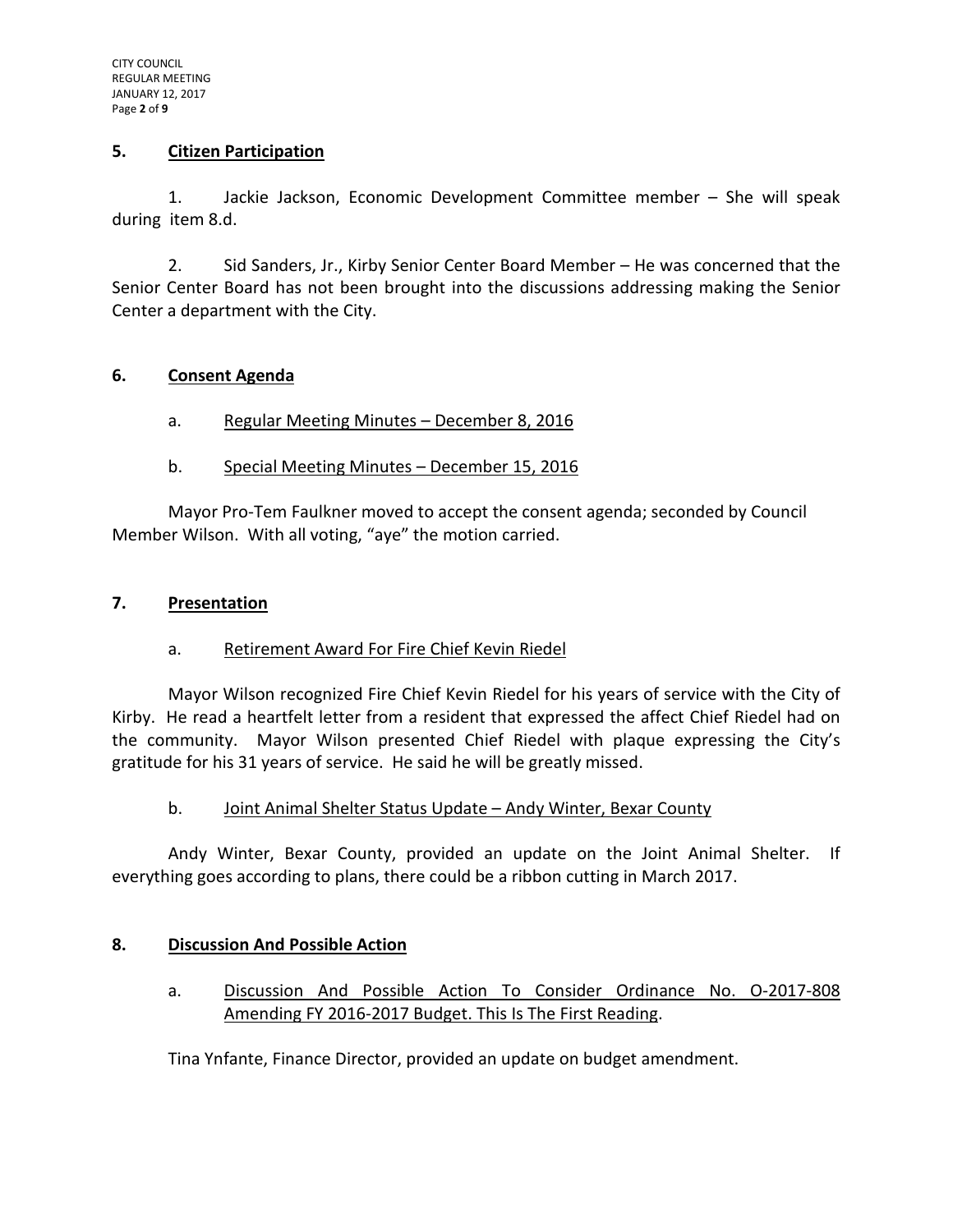There was discussion regarding upgrading the server and phone system. There will be a new position, Assistant Public Works Director added as we prepare for the Public Works Director's retirement.

Council Member Grant moved to accept Ordinance No. O-2017-808 Amending FY 2016- 2017 Budget; seconded by Mayor Pro-Tem Faulkner.

The motion carried with a  $5 - 0$  vote.

AYES: 5 NAYES: 0

# b. Discussion And Possible Action To Approve Resolution No. R-2017-681 Adopting The City Of Kirby's Investment Policy

Tina Ynfante, Finance Director, provided a brief overview on the Investment Policy.

Mayor Pro-Tem Faulkner moved to approve Resolution No. R-2017-681 adopting the City of Kirby's Investment Policy; seconded by Council Member Grant.

The motion carried with a  $5 - 0$  vote.

AYES: 5 NAYES: 0

c. Discussion And Possible Action To Approve Resolution No. R-2017-682 Adopting The City Of Kirby's Investment Strategy

Council Member Grant moved to approve Resolution No. R-2017-682 adopting the City of Kirby's Investment Strategy; seconded by Council Member Wilson.

The motion carried with a  $6 - 0$  vote.

AYES: 6 NAYES: 0

d. Discussion And Possible Action Regarding Economic Development Committee Membership

Mayor Wilson expressed the importance of members' attendance at meetings. He informed Council that Reggie Russell has submitted his resignation from the Economic Development Committee. He asked that this item be brought back for further discussion. Also, include taking action to appoint members to the Economic Development Committee.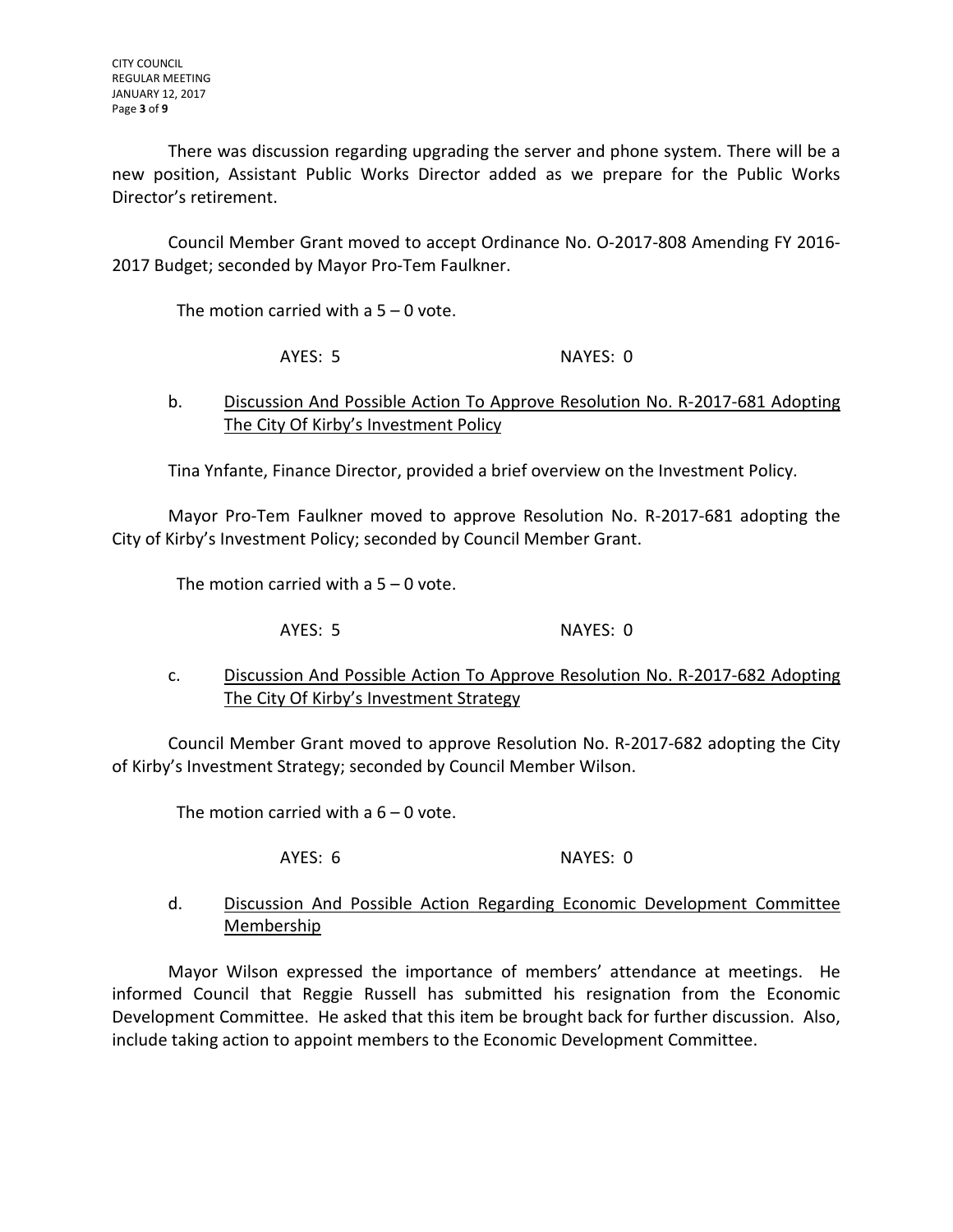Ms. Jackie Jackson, Economic Development Committee member - She said in 2017 the Committee will be very active and a functioning committee is important to the success of their vision.

Council Member Romens moved to accept Reggie Russell's resignation from the Economic Development Committee; seconded by Council Member Grant.

The motion carried with a  $6 - 0$  vote.

AYES: 6 NAYES: 0

# e. Discussion And Possible Action To Consider Establishing The Kirby Senior Center As A City Department

City Manager Vernon provided an overview of the steps City Attorney Marc Schnall shared toward establishing the Senior Center as a City department.

The Council addressed concerns with the Senior Center and how to bring a change to increase use of the facility.

Mayor Pro-Tem Faulkner moved to give City Manager Vernon the authority to research this process and meet with the Board to make an educated decision; and bring this item back to the Council February9, 2017; Council Member Grant seconded.

The motion carried with a 5 – 0 vote.

AYES: 5 NAYES: 0

# f. Discussion And Possible Action Regarding Future Plans For Donated Property On Binz Engleman Road

City Manager Vernon provided an update stating there are seven residents that have an interest in purchasing the section of Binz Engleman behind their property. She said the parcels range from the lowest expense is \$346 and the highest is \$1,348. These figures do not include the cost to plat the property.

Council member Grant moved forward with selling the parcels; seconded by Council Member Romens.

After discussing the pros and cons of selling the property to the individual property owners, Councilmember Grant withdrew his motion.

Council Member Grant moved to table this item; seconded by Council Member Wilson.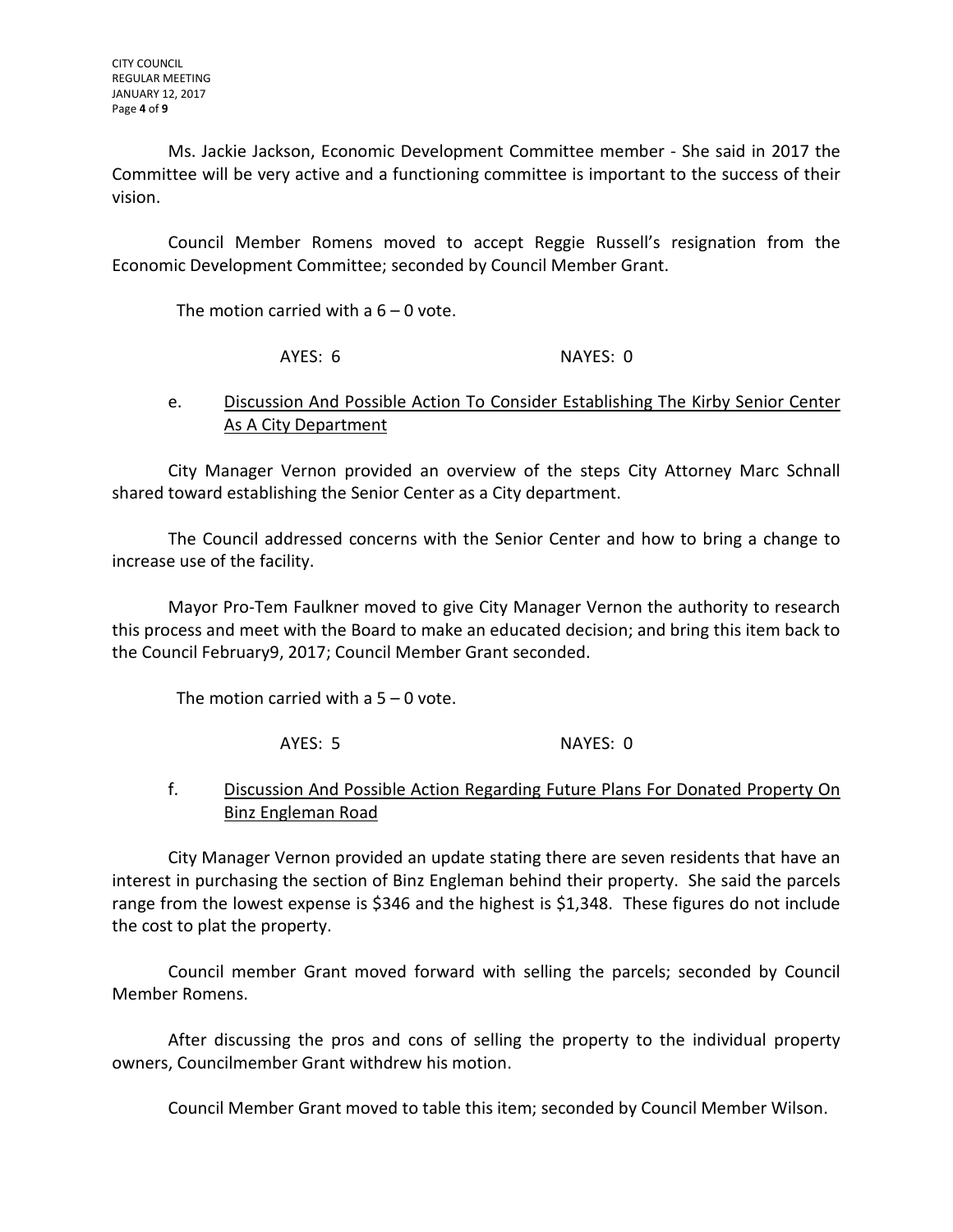Mayor Pro-Tem Faulkner suggested staff meet with the property owners and provide them with the information discussed tonight and ask them if they are still interested in purchasing the property. Mayor Wilson stated bring this item back for the next meeting.

The motion carried with a  $5 - 0$  vote.

AYES: 5 NAYES: 0

## g. Discussion And Possible Action Regarding Generators For City Facilities

Roger Aguillon, Public Works Director, presented the bids for the generators.

Mayor Wilson said table this item due to the discrepancies in the bid.

Mayor Pro-Tem Faulkner moved to table this item until more information is available; seconded by Council Member Wilson.

Mayor Wilson said place this item on the January 26, 2017 agenda and ask the contractor to come to the meeting.

The motion carried with a  $5 - 0$  vote.

AYES: 5 NAYES: 0

h. Discussion And Possible Action To Consider Ordinance No. O-2017-807 Repealing Chapter 50 Of The Code Of Ordinances Of The City Of Kirby and Adopting A New Chapter 50, Public Utilities, Of The Code Of Ordinances Of The City Of Kirby To Establish Certain Additional Fees. This is the First Reading.

Mayor pro-Tem Faulkner moved to accept Ordinance No. O-2017-807 Repealing Chapter 50 Of The Code Of Ordinances Of The City Of Kirby and Adopting A New Chapter 50, Public Utilities, Of The Code Of Ordinances Of The City Of Kirby To Establish Certain Additional Fees; seconded by Council Member Grant.

The motion carried with a  $5 - 0$  vote.

AYES: 5 NAYES: 0

i. Presentation, Discussion And Possible Action Regarding The City Logo Design Project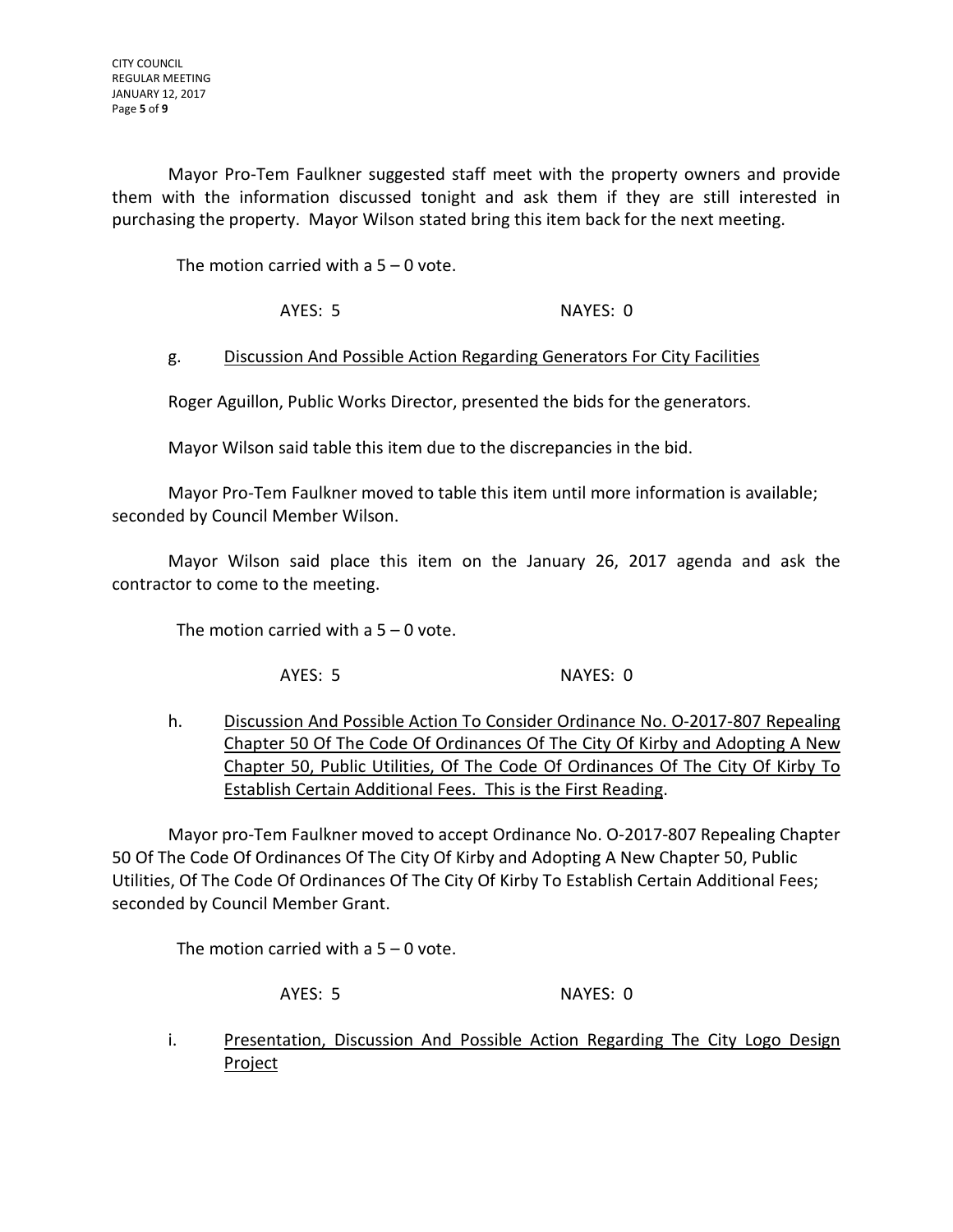CITY COUNCIL REGULAR MEETING JANUARY 12, 2017 Page **6** of **9**

Council Member Romens said he met with Ms. Parham and will present the drawings at the next meeting.

j. Discussion And Possible Action To Consider Ordinance No. O-2017-809, An Ordinance Repealing Chapter 54 Of The Code Of Ordinances Of The City Of Kirby, Texas, And Adopting A New Chapter 54 Of The Code Of Ordinances And Establishing Illicit Discharge Restrictions Pursuant To U.S. Environmental Protection Agency Guidelines And Adopted Texas Commission On Environmental Quality Standards, And Providing A Penalty Upon Conviction Of A Violation Of This Section In An Amount Not To Exceed \$500.00 Per Violation Per Day Unless The Violator Receives Actual Notice Of The Provisions Of This Ordinance In Which Case The Penalty Upon Conviction Is Not To Exceed \$1,000 Per Violation Per Day Or Not To Exceed \$5,000 Per Violation Per Day For Certain Violations Relative To Point Source Effluent Limitations Or The Discharge Of A Pollutant (Other Than From A Non-Point Source) Into A Sewer System, Including A Sanitary Or Storm Water Sewer System, Owned Or Controlled By The City, And Establishing An Effective Date. This Is The First Reading.

Council Member Grant moved to accept Ordinance No. O-2017-809, an ordinance repealing Chapter 54 of the Code of Ordinances of the City of Kirby, Texas, and adopting a new Chapter 54 of the Code of Ordinances and establishing illicit discharge restrictions pursuant to U.S. Environmental Protection Agency Guidelines and Adopted Texas Commission on Environmental Quality Standards, and providing a penalty upon conviction of a violation of this section in an amount not to exceed \$500.00 per violation per day unless he violator receives actual notice of the provisions of this ordinance in which case the penalty upon conviction is not to exceed \$1,000 per violation per day or not to exceed \$5,000 per violation per day for certain violations relative to point source effluent limitations or the discharge of a pollutant (other than from a non-point source) into a sewer system, including a sanitary or storm water sewer system, owned or controlled by the City, and establishing an effective date; seconded by Mayor Pro-Tem Faulkner.

The motion carried with a  $5 - 0$  vote.

AYES: 5 NAYES: 0

k. Discussion And Possible Action To Appoint An Acting City Manager In The Absence Of The City Manager

Council Member Grant moved to appoint Kevin Bois, police chief, as acting city manager in the absence of the city manager; seconded by Mayor Pro-Tem Faulkner.

The motion carried with a  $5 - 0$  vote.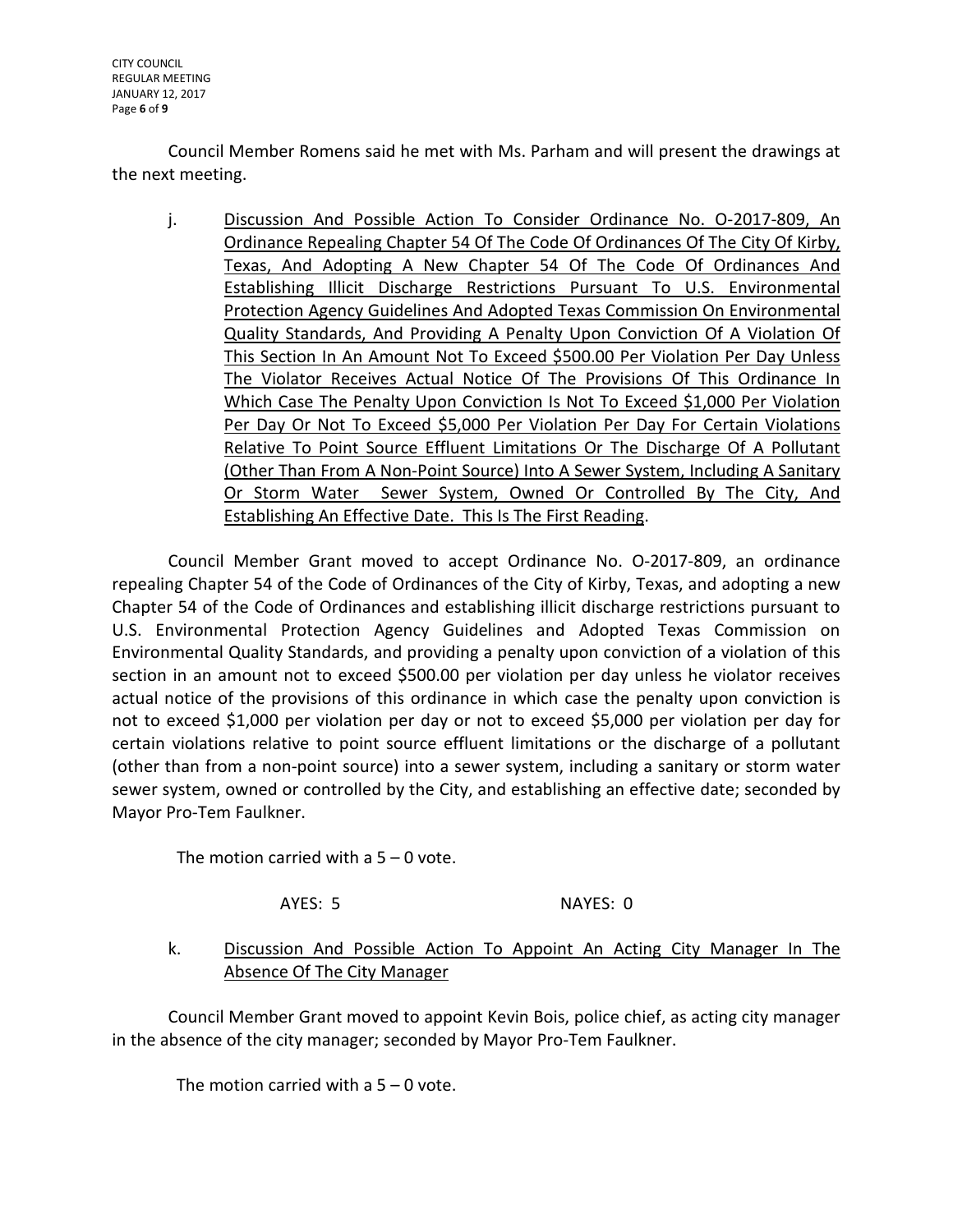AYES: 5 NAYES: 0

l. Discussion And Possible Action To Consider A Memorandum Of Understanding Between City Of Kirby And Judson I.S.D. For Use Of Schools As Emergency Shelters

Mayor Wilson informed Council Judson I.S.D. agreed to allow use of their schools located in our City limits. If the school is outside of our city limits we have to request use of the facility.

Council Member Grant moved to approve the Memorandum of Understanding between City of Kirby and Judson I.S.D. for use of schools as emergency shelters; seconded by Council Member Wilson.

The motion carried with a 5 – 0 vote.

AYES: 5 NAYES: 0

m. Discussion And Possible Action To Consider A Proposal From Ford Engineering To Provide Engineering And Surveying Services For The Pageland And Theodor Street Reconstruction Project

City Manager Vernon stated this is for the CDBG grant to fund the Pageland and Theodor street reconstruction project. We requested \$250,000 from Bexar County and they approved \$218,028. The amount of the proposal from Ford Engineering is \$33,761. In our budget we have \$222,389. If this is approved we would have to add money to our budget.

Mayor Pro-Tem Faulkner moved to accept the proposal from Ford Engineering to provide engineering and surveying services for the Pageland and Theodor Street Reconstruction Project; seconded by Council Member Grant.

The motion carried with a  $5 - 0$  vote.

AYES: 5 NAYES: 0

n. Discussion And Possible Action To Consider Resolution No. R-2017-683 A Resolution Of the City Council Of The City Of Kirby Authorizing The Submission Of The Proposed Ackerman Road Sidewalks And Bike Lanes In The FY 2017 - 2020 Transportation Alternatives Program Of The San Antonio-Bexar County Metropolitan Planning Organization And Assumption Of Responsibility For Local Share Of Costs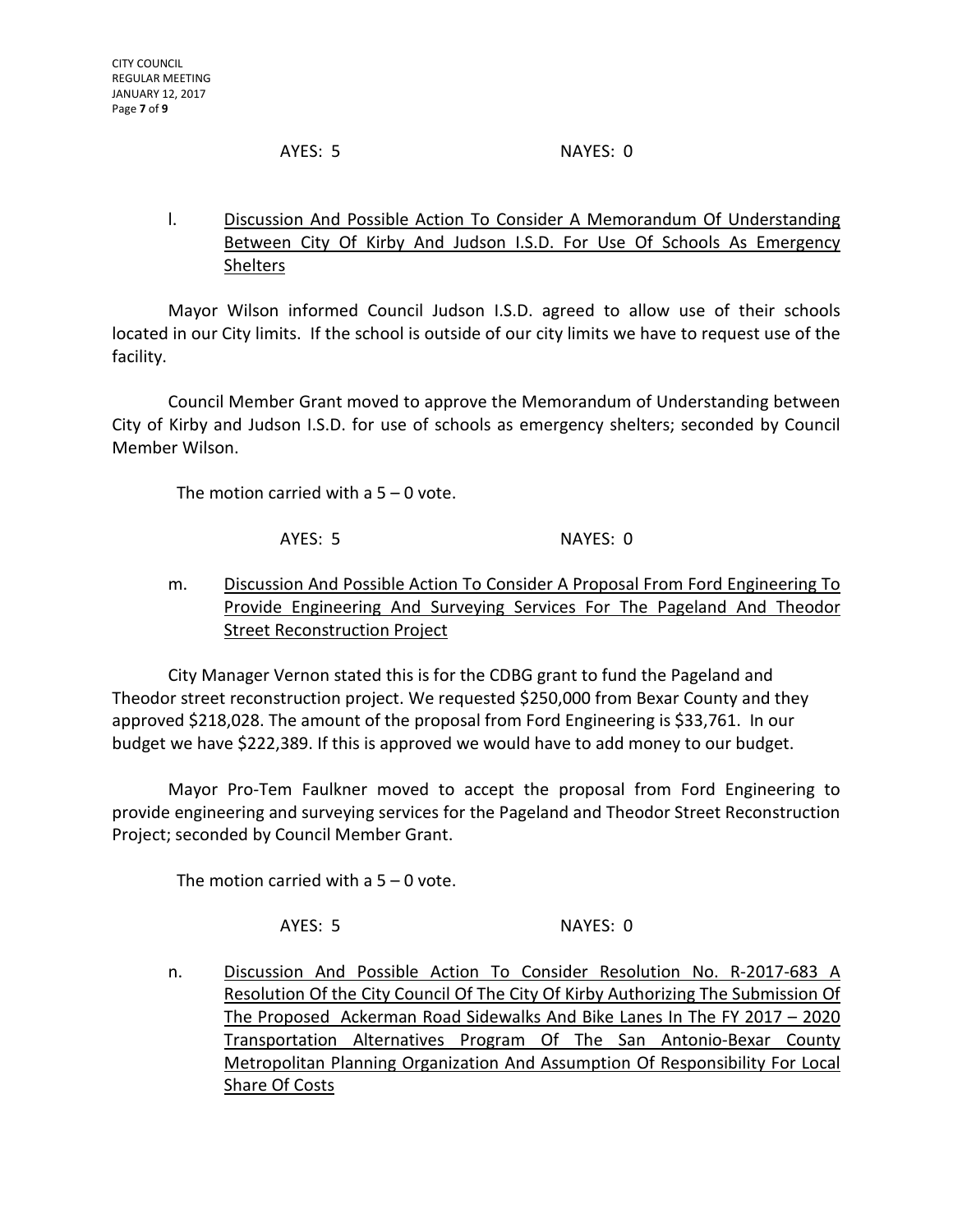CITY COUNCIL REGULAR MEETING JANUARY 12, 2017 Page **8** of **9**

City Manager Vernon said on December 8, 2017 Council approved the submission of this project for road construction and sidewalks and bike lanes on Ackerman Road. Upon submitting project the MPO informed her that they will fund pedestrian only projects. Ford Engineering resubmitted estimates with sidewalks and bike lanes only. The total project cost will be the \$1.7 million; the City's 20% local match will be \$345,067. The 1% overmatch will be \$17,427. Need to locate alternate funding for this project. She recommended entertaining a bond package for additional amount.

Mayor Pro-Tem Faulkner moved to accept Resolution No. R-2017-683 a resolution of the City Council of the City of Kirby authorizing the submission of the proposed Ackerman Road sidewalks and bike lanes in the FY 2017 – 2020 Transportation Alternatives Program of the San Antonio-Bexar County Metropolitan Planning Organization and assumption of responsibility for local share of costs; seconded by Council Member Grant.

The motion carried with a  $5 - 0$  vote.

AYES: 5 NAYES: 0

## **9. Requests and Announcements**

# a. Requests By Mayor And Council Members For Items To Be Placed On Future City Council Agendas And Announcements On City Events/Community Interests

Council Member Grant – He asked where are the city limit signs on FM 78. City Manager Vernon explained they were removed because of the boundary adjustment. They have been placed on concrete pads temporarily while we wait for additional supplies to place them permanently.

Council Member Romens - He asked when the November audit will be available for Council. City Manager Vernon said the City has recently received the first draft and it is being reviewed. He inquired about the equipment used for the Bexar County Rosillo Creek Project and the mill that is still on the Gaiety lot. Roger Aguillon, Public Works Director stated the project is almost complete. There was a problem with water pooling and the contractor has to go back and build an inlet to the drainage ditch.

Mayor Pro-Tem Faulkner – She stated the Ordinance Review Committee will meet on January 25 at 6:30 P.M. There will be Tennis in Park on Saturday. She said the VIA bus stop on Summerfest needs lights.

Mayor Wilson – He said it was difficult coming in tonight to see Kevin Riedel knowing this is his last meeting. He credited Chief Riedel for what he has done for the City. He asked if